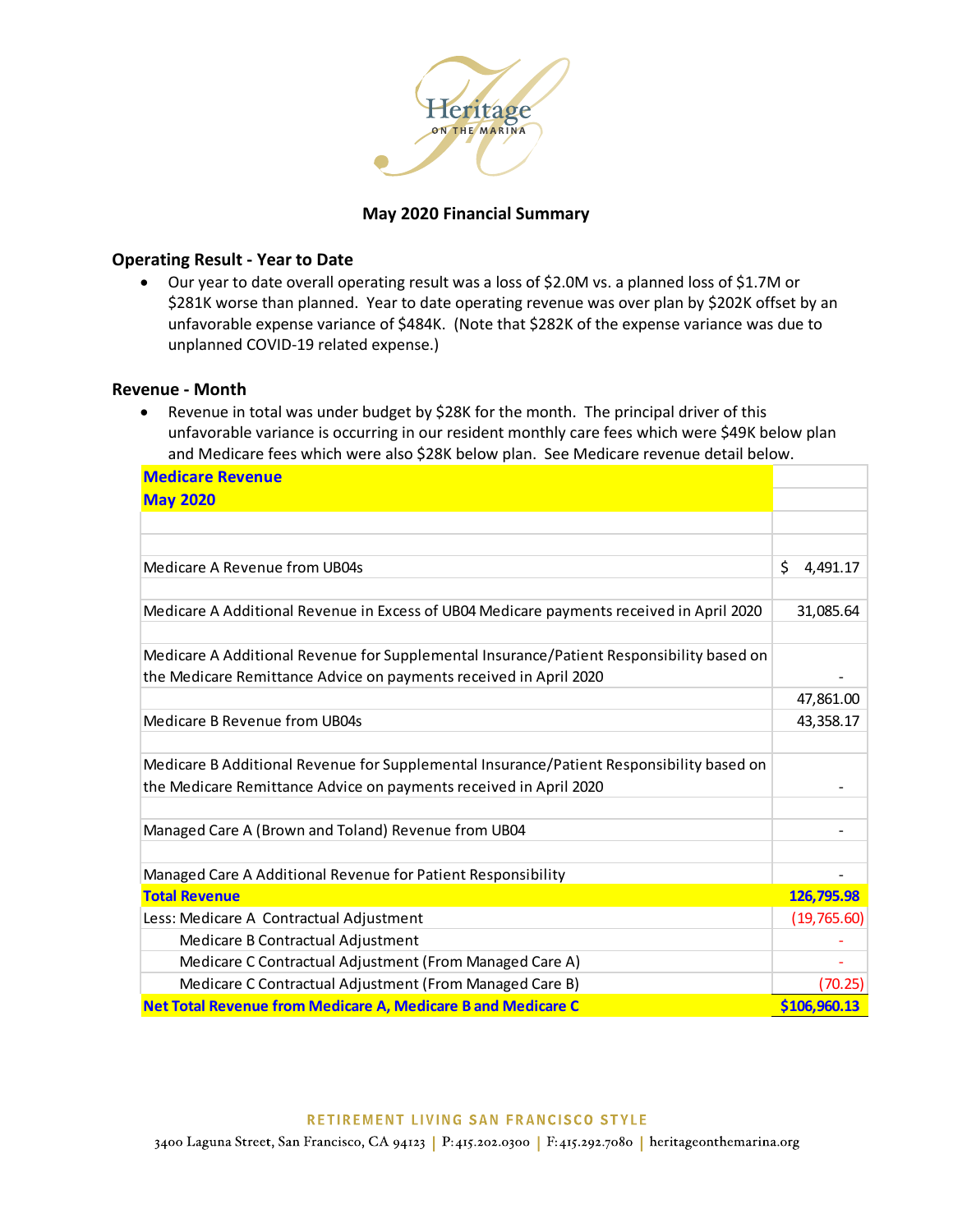

 We received another Dept. of Health and Human Services stimulus payment of \$130,000 on May 22 bringing the total of such payments to \$220,581. Barring any future legislative actions by the US government, no further payments are expected at this time. On our financial statements, these payments are classified under non-operating 'Other Income'.

## **Expenses - Month**

- Salaries/Wages, in total were over budget by \$11K in the month principally because of health center costs (\$13K) and IL costs (\$4K) while all other departments were virtually on plan.
- Professional Fees, over budget by \$8K mainly because of the payment of 5 months of health center consulting fees (\$6.2K) for T Soule. We expect this actual vs. budget difference to even out over time.
- Outside Services, in total over budget by \$24K principally because of an unfavorable variance of \$14K for ONR Therapy for Medicare patients and \$12K over budget in Dining Services. For therapy services, we budgeted a lower amount in conjunction with a reduced Med. A patient census from what we planned in 2019. However, even though our Med. A census count has dropped significantly in 2020, the use of Medicare B therapy services by our existing patients has been much higher than we have historically incurred. Assuming this same usage trend continues, we expect this account to be over budget for the remainder of the year. In Dining Services, \$2K was related to overtime for Memorial Day, in addition \$7K was for 2 employees out on leave along with the 2 staff who covered their shifts.
- COVID-19 expense, we incurred \$158K of unbudgeted expense related to the virus divided between \$41K in wages and related and \$117K in other expense. See table below.

| COVID-Sick Pay PR#10 & PR#11    |  |    | \$     | 3,905  |         |  |
|---------------------------------|--|----|--------|--------|---------|--|
| EE Premium Pay PR#10 & PR#11    |  |    | \$     | 36,775 |         |  |
| Face Masks & Shields            |  |    | \$     | 59,105 |         |  |
| <b>Medline Medical Supplies</b> |  |    | \$     | 8,000  |         |  |
| <b>Morrison-Dining Services</b> |  | \$ | 20,714 |        |         |  |
| Hanson Bridgett Legal Fees      |  | \$ | 19,096 |        |         |  |
| Connex Conference Call Sycs.    |  | \$ | 2,429  |        |         |  |
| <b>Relief Nursing Service</b>   |  |    | \$     | 2,844  |         |  |
| Other supplies*                 |  |    |        | \$     | 5,584   |  |
|                                 |  |    |        | \$     | 158,452 |  |
|                                 |  |    |        |        |         |  |
| *Sanitizer, wipes, gloves, etc. |  |    |        |        |         |  |

May 2020 COVID-19 Tracked Expenses

3400 Laguna Street, San Francisco, CA 94123 P:415.202.0300 | F:415.292.7080 | heritageonthemarina.org